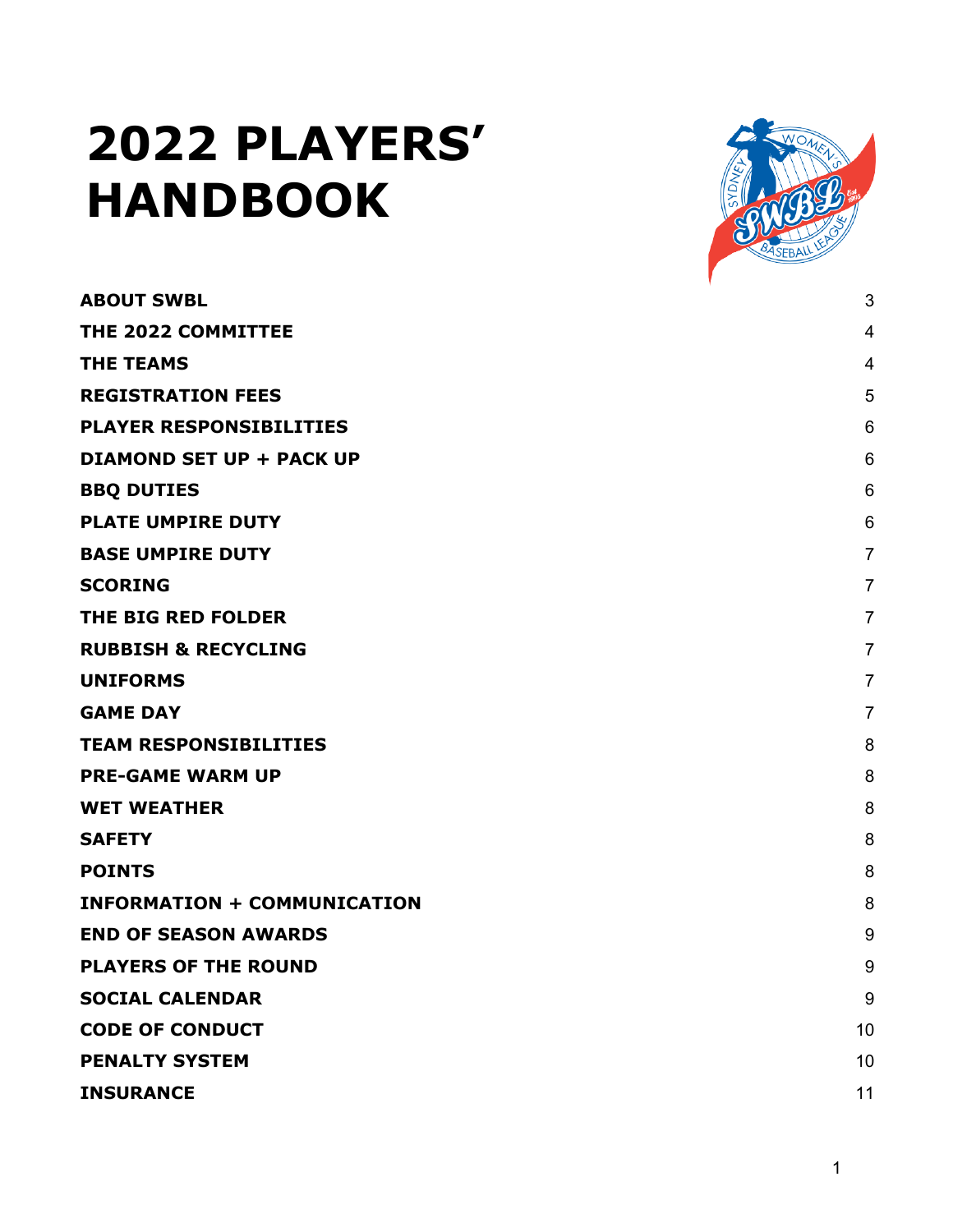| <b>HOW TO CHALLENGE AN UMPIRE'S CALL</b> | 11 |
|------------------------------------------|----|
| <b>PROTESTS &amp; GRIEVANCE HANDLING</b> | 12 |
| <b>BORROWING PLAYERS</b>                 | 12 |
| <b>TRAINING</b>                          | 12 |
| COVID <sub>19</sub>                      | 12 |
| <b>SWBL DICTIONARY</b>                   | 14 |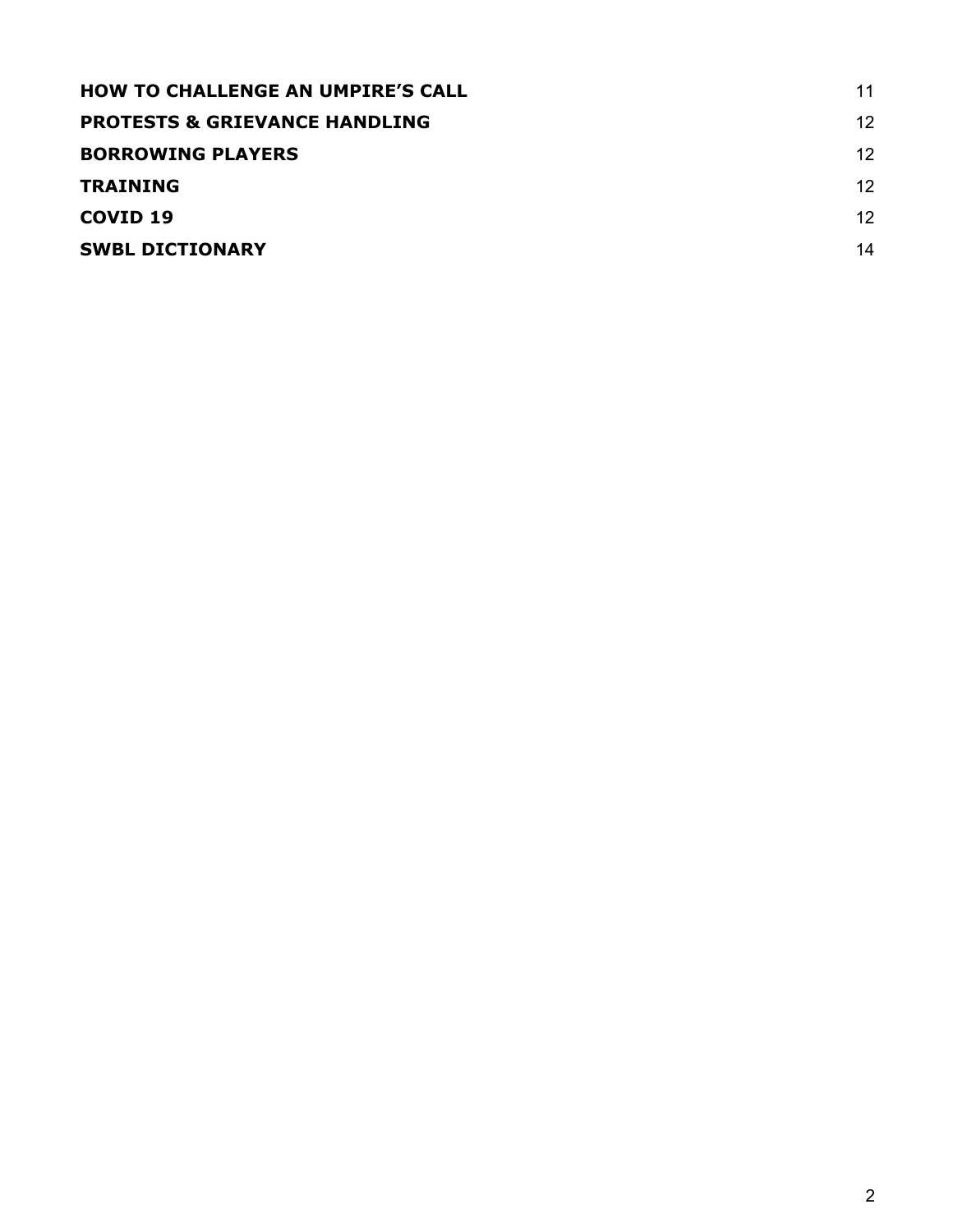## **ABOUT SWBL**

SWBL offers a social, friendly, and inclusive baseball competition based in Marrickville. Established in 1995, SWBL is the longest running women's baseball league in the Sydney metropolitan area. We have players from many different sporting backgrounds and encourage all skill levels.

SWBL is a community league and is about baseball for all. We have fun together both on and off the diamond, with a healthy dose of sporting competition and a bunch of social events throughout the season. We also welcome friends and families to participate in non-playing roles such as umpiring, scoring or sausage flipping on the BBQ.

## **SWBL's Commitments**

- Community: SWBL is about baseball for all. We provide a safe, fun and harmonious community for all members, cheer squads, families and friends.
- Social: We love baseball, but we're also a social bunch. The SWBL social calendar is jam packed with fun events throughout the season.
- Development: SWBL caters to all sporting abilities and runs skill sessions throughout the season. We also provide training for umpire and scorer roles.
- Diversity: As a league, SWBL recognises that gender isn't binary and welcomes trans, gender diverse, and intersex people as we work to reduce the barriers to participation in sport.

## **SWBL's Sponsors**

SWBL is generously sponsored by ACON and The Golden Barley Hotel. ACON is a NSW based health promotion organisation specialising in lesbian, gay, bisexual, transgender and intersex (LGBTI) health, and have been sponsoring our league for over 13 years. The Golden Barley has also been a long-time sponsor, and you'll find us there every Sunday afternoon for post-match socialising.

## **SWBL's History**

Established in 1995 by Amanda Hill, the Sydney Women's Baseball League Incorporated (the League) is celebrating 27 years of providing a baseball competition for women of metropolitan Sydney.

The baseball competition has been developed from a small group of enthusiasts in an inner city park to a competitive seven-team League to rival that of larger organisations. While the key focus of the League is participation and enjoyment, the League is structured to ensure skilled players are challenged and beginners' skills are developed.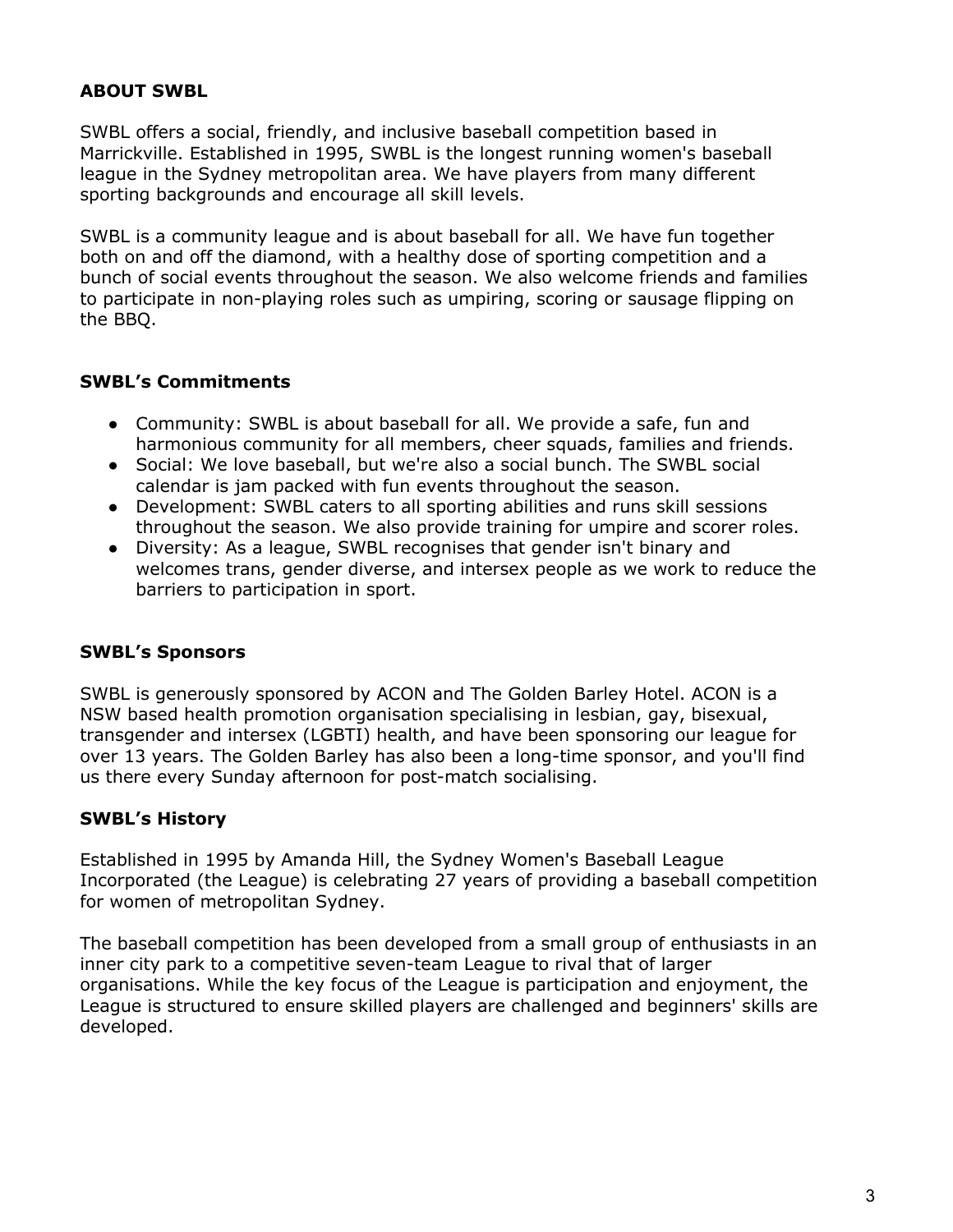#### **THE 2022 COMMITTEE**

- President: Holly Creenaune
- Vice Presidents: Collie Patterson and Jacqui Brooks
- Secretary: Katie Hughes
- Treasurer: Steph Greaney
- Grounds & Equipment: Kylie Whittam and Loz James
- Publicity: Unfilled
- Social: Loretta Cosgrove, Hayley Lockett and Sarah Marsden
- General: Olivia Liu
- General: Annemarie Manning
- General: Vanessa Braddon
- General: Van Hill
- General: Asma Ahmed
- General: Nicole Skylas-Vosta

#### **THE TEAMS**

ANGELS Coach & Coordinator: Claire Gorman

DEVILS Coach: Vanessa Braddon. Coordinator: Kate Gardiner

UNSW Coach: Mellisa Tallon; Coordinator: Annemarie Manning

SAINTS Coach: Loz James

SHAMROCKS Coaches: Hayley Lockett & Loretta Cosgrove. Coordinator: Lisa O'Sullivan

SLIDERS Coach and coordinators: Randi Irwin, Rochelle Peen & Chloe Mulheron

STEALERS Coach: Kel Griffiths. Coordinator: Cassandra Boyle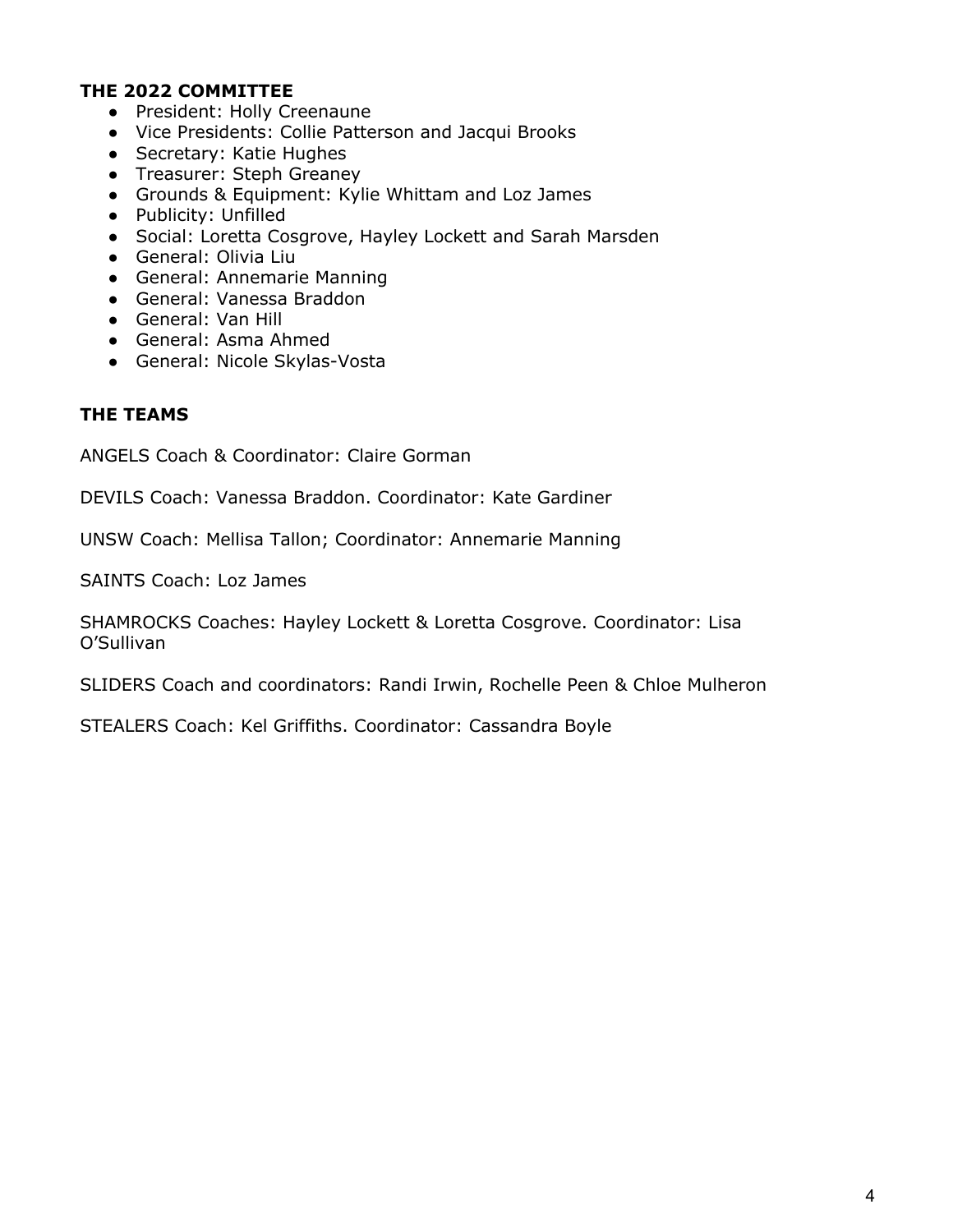# **REGISTRATION FEES**

\$120 Returning 2021 players\* \$150 General Members \$100 Life Members \$50 Social Members

\*Because we cut the 2021 season short due to COVID, we are discounting 2022 season fees for returning players.

#### **How to pay**

After registering via the online form, you can pay online or in person.

How to pay in person: you can pay your registration fees in cash or by cheque at the BBQ to a SWBL Committee member, or directly to the SWBL Treasurer.

How to pay online:

Step 1. Online payment to the following account:

- Bank: Commonwealth Bank
- Account name: Sydney Women's Baseball League
- BSB: 062 258
- Account number: 1003 7646
- Description: Your name and team (e.g. JBrownStealers). The description must include your name and team. This allows us to match payments to individual members.

Step 2. Email us confirmation of payment at info@swbl.org. Please include the following information:

- Your name
- Amount paid
- Date of transfer
- Description on the transfer (see above)

Step 3. Individual receipts for registration fees will be provided to you directly or through your team coordinator by the SWBL Treasurer.

## **Financial hardship**

We understand that some players may experience financial hardship, but that shouldn't stop you from playing. Contact us at info@swbl.org to arrange a payment plan or alternative ways of contributing to the league.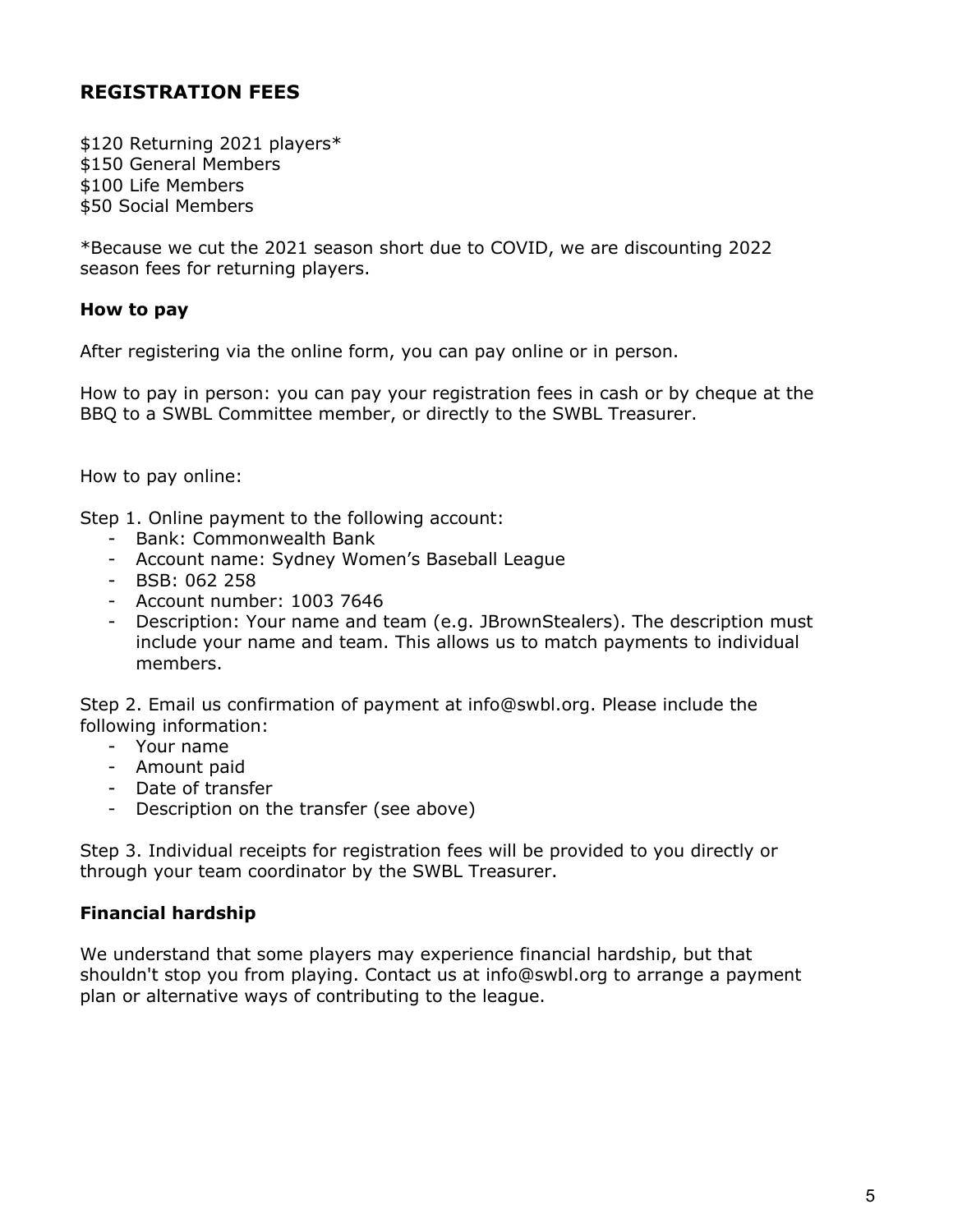# **PLAYER RESPONSIBILITIES**

SWBL is a social league mixed with a healthy dose of competitive spirit. You can support the League and your team by following a few key requirements:

- Complete a registration form before you take the field.
- Your team is relying on you. Make sure you turn up for your game in time to warm- up and hear from your coach/coordinator about field positions and the batting line up.
- Communicate with your team. If you are away, running late, sick or stepping aside, make sure you let your team coordinator know.
- You are part of a team, so make an effort to get your uniform and wear it.
- Listen to your coordinator, coach, the umpires and trainers, and follow their advice in good faith.
- Demonstrate excellent 'sportspersonship'.
- Read and adhere to the Code of Conduct.
- Volunteer for your team duties (BBQ and Umpiring).
- Above all, enjoy yourself and don't beat yourself up if you make a mistake, it's all part of the thrills and spills of baseball.

## **DIAMOND SET UP + PACK UP**

Diamond 1 set up and pack up duties are the responsibility of the Home team, as specified on the draw.

On Diamond 2, the Home team sets up, the Away team packs up - we only have one game on this diamond each week. The set up of the diamond must be completed 20 minutes before the scheduled start time of the game. (See Penalty System for penalties.)

The Home team always fields first. As the home team, you are responsible for ensuring the field is ready for the game, including the setup of nets & the diamond.

The Committee will drop off the equipment to the BBQ and collect it once the games have finished.

# **BBQ DUTIES**

Each team must provide two assistants to run the BBQ, as per the duty roster.

BBQ Shift 1: Turn up at 11am and assist the committee member in setting up the BBQ, preparing food, cooking snags and keeping the cooler stocked.

BBQ Shift 2: Head straight to the BBQ after your game finishes so the first shift can be relieved. It is important that you assist with the BBQ until everyone has finished eating and then assist the committee to pack the BBQ away.

# **PLATE UMPIRE DUTY**

Each team must provide one plate umpire as per the duty roster. Training is available.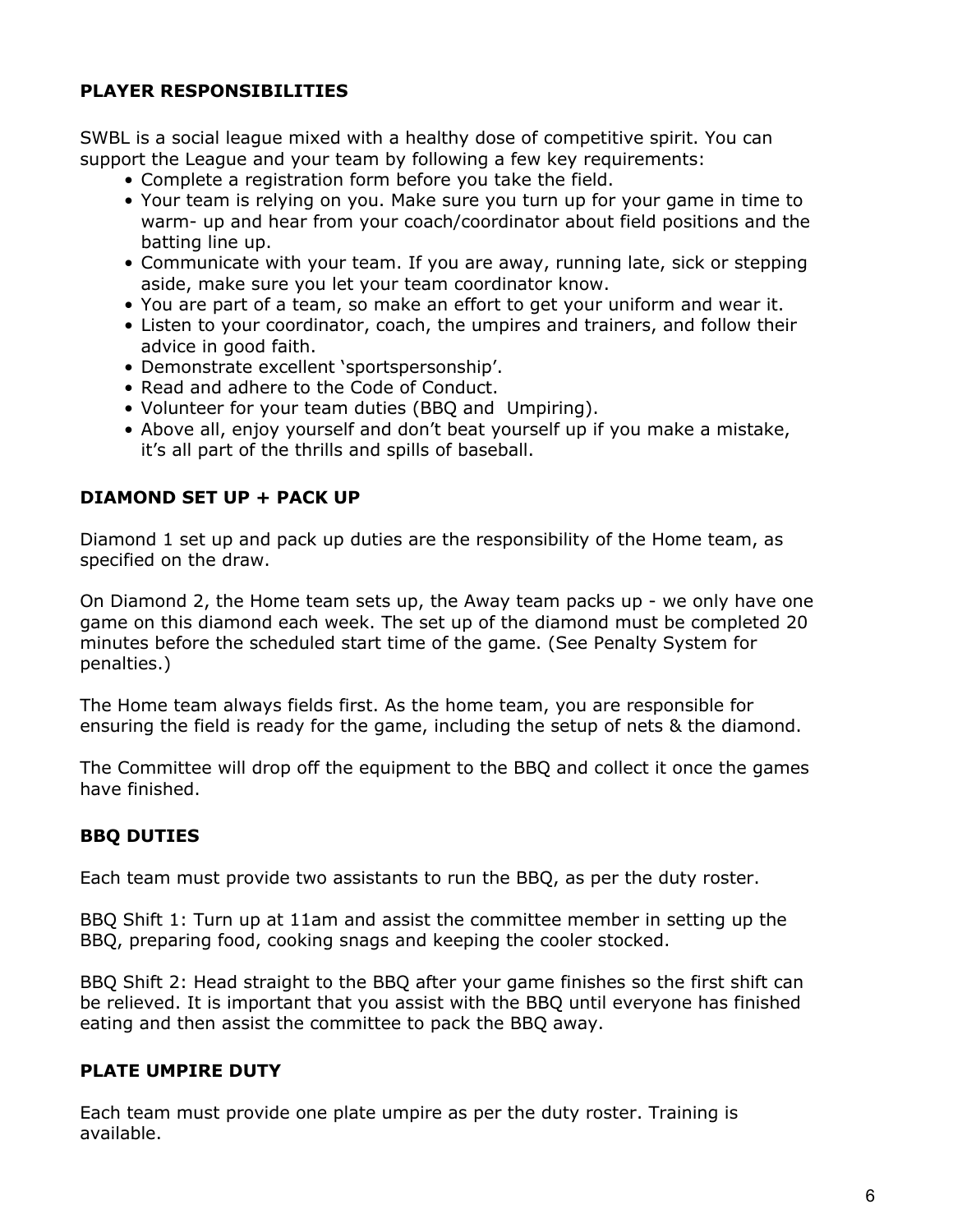## **BASE UMPIRE DUTY**

Each team must provide one base umpire as per the duty roster. The base umpire should report to the plate umpire (who will provide instructions) at least 10 minutes before game time.

## **SCORING**

Each team should provide one person per game to score. At the end of the game, each sheet should be countersigned by the opposing team (crosscheck the scores), and the umpires.

## **THE BIG RED FOLDER**

You must sign the BIG RED FOLDER at the BBQ after you complete each duty. This is your proof that the duty was performed and avoids any loss of points for failure to complete a rostered duty.

#### **RUBBISH & RECYCLING**

It is every player's responsibility to keep the grounds clean. There will be a bin at the BBQ for Diamond 1. Note: the collection of rubbish is part of the Diamond 2 pack up duty.

#### **UNIFORMS**

Each team is responsible for acquiring and supplying their own uniforms. This can be on a borrow or buy to keep basis. While you wait to get a uniform, you can just wear a similar colour tee-shirt to that of your assigned team.

Rubber cleats (not spikes) are recommended because it can get pretty slippery but they're not compulsory. Baseball pants are also recommended but not compulsory. Baseball cap should be worn for each game.

Gloves can be borrowed from SWBL if you aren't able to buy one. These should be returned at the end of the season.

#### **GAME DAY**

- Home Team (1st named on the draw) sits on the 1st baseline and fields first.
- Away Team (2nd named on the draw) sits on the 3rd baseline and bats first.
- Signed score sheets need to be returned by the team coach/coordinator to the folder at the BBQ area. Yellow game sheets are in the scorer's pack with each kit bag.
- All players must wear a helmet when batting or running the bases during games and training.
- Catchers must wear the full catching equipment provided.
- Coaches must remain in the dugout, except when base coaching.
- Home team should collect 2 game balls before your game from the BBQ.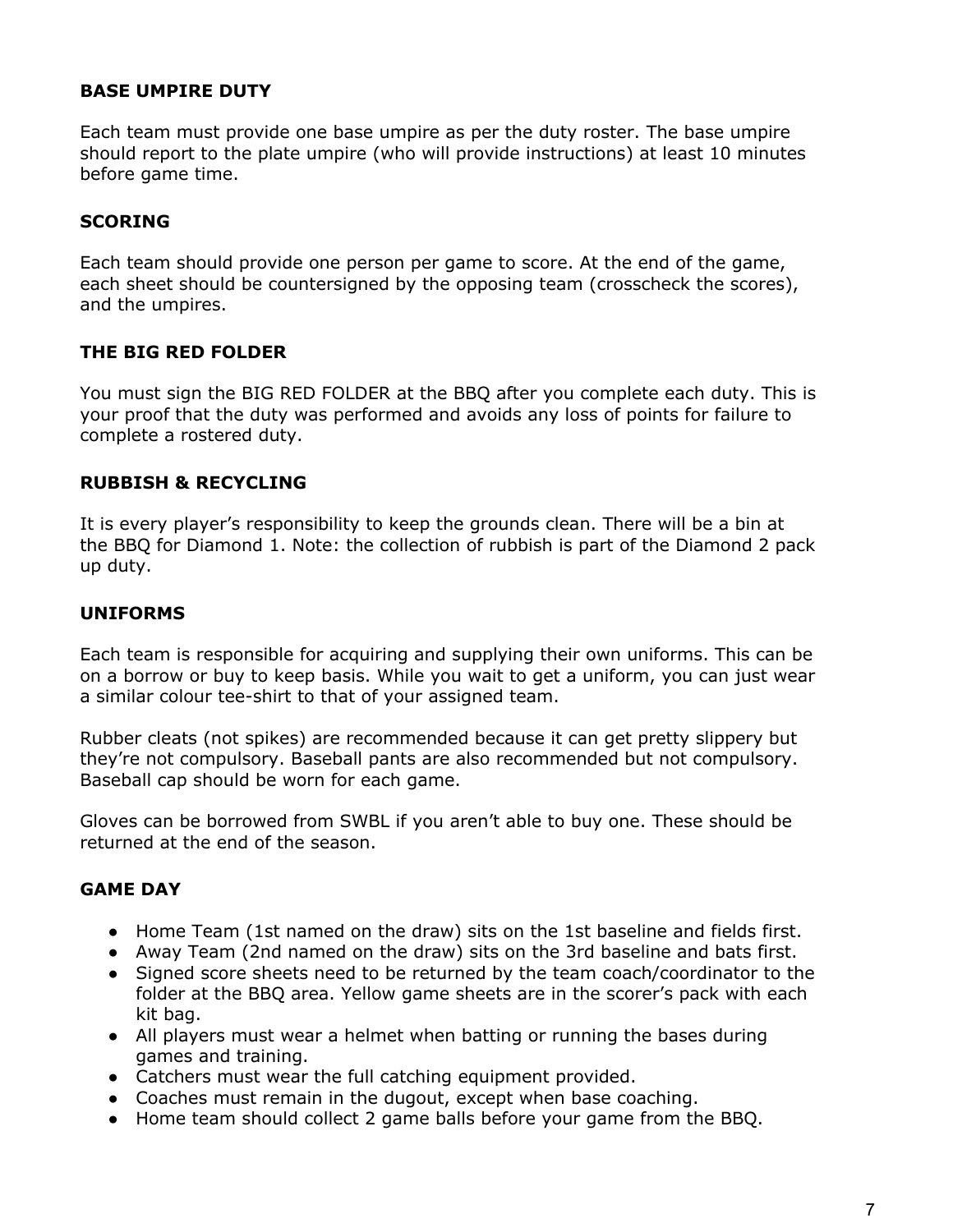# **TEAM RESPONSIBILITIES**

What you CAN'T do

- Smoke on the field. Move away from the diamond and ensure that you dispose of your butts in the rubbish bin.
- Wear metal cleats, for the safety of other players.
- Step onto the field without signing a registration form, or not paying your fees by the due date.
- Disrespect the umpires, any member of your team or the opposition.

# **PRE-GAME WARM UP**

- A pre-game warm up normally starts about 1 hour before the game. This time should be spent stretching, throwing and batting in preparation for the game. Warm up also prevents unnecessary injury.
- All teams are expected to be on their respective sides 5-10 minutes before game time.
- Umpires are instructed to start games on time, at 12pm and 2pm, unless advised otherwise.

# **WET WEATHER**

A game will be cancelled only if the grounds are closed, are deemed unsafe or there is very heavy rain or storm-like conditions. If the games are cancelled, your team coordinator will be contacted by the League by 10am. You can also view the sporting grounds status at https://www.innerwest.nsw.gov.au/explore/parks-sport-andrecreation/sporting-ground-status

# **SAFETY**

A well-stocked first aid kit is kept at each Diamond with extras at the BBQ – just ask a Committee member.

# **POINTS**

- Winning team 3 points
- Losing team 1 point
- Draw 2 points for each team
- Forfeiting team  $-$  0 points
- Bye 0 points
- Abandoned game (due to weather etc) each team is awarded 2 points
- Please see www.swbl.org for more details.

# **INFORMATION + COMMUNICATION**

The SWBL website (www.swbl.org) is our hub of information. The website is the best place to find important documents such as the Constitution, Competition Rules, and the Code of Conduct.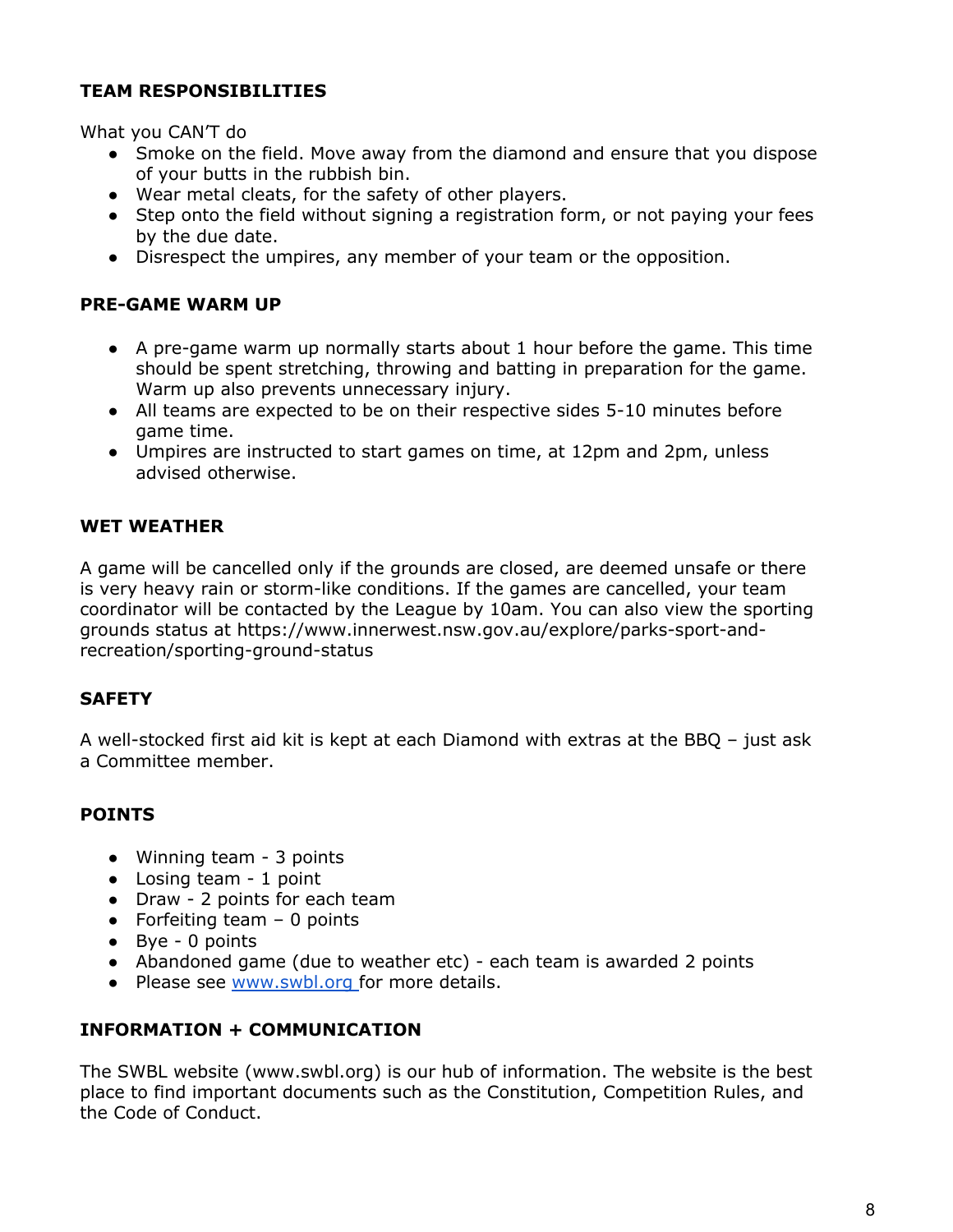The SWBL Facebook group and page is used as another communication tool during the season and as a way of sharing information between members.

You will receive regular SWBL emails advising game results, special announcements and any upcoming events. You can sign up to the email list on the SWBL website.

# **END OF SEASON AWARDS**

Most Valuable Player: At the conclusion of each game, umpires provide a 3-2-1 vote for the best players of the game. These points are accumulated throughout the season, and the highest tally will be the overall MVP for the season.

Rookie of the Year:A player new to the League and/or baseball who has had an outstanding season.

Most Improved: A player who shows tremendous improvement in their game over the season.

Player's Player: A player who is giving of their time and energy to baseball and the League; they are generous, friendly, helpful, honest, always ready to step-up and an all-round class act.

President's Award: Awarded by the President to a member who has shown outstanding contribution to the League.

Slugger's Award: Awarded for the highest batting percentage during the season. It is calculated by how many times a player bats vs the number of times they successfully reach first base.

# **PLAYERS OF THE ROUND**

Each week the players who received 3 points for MVP will receive a free snag from the weekly SWBL BBQ. Winners are announced in the weekly newsletter.

# **SOCIAL CALENDAR**

SWBL loves to stay social, we meet back at the Golden Barley Hotel after games and enjoy a meal and some post game banter after our Sunday games. We also have a number of unofficial catch ups and most teams will have some social gatherings throughout the year, keep an eye on Facebook for the most up to date social info. Key social locked in dates for 2022 include:

- Anzac Day at the Imperial
- Meet and Greet Friday 6th May A fun and relaxed evening to meet some of your players at the Golden Barley Hotel, WAGS and cheer squad most welcome to attend.
- Pool Comp (date TBC June) One of the most hotly contested events off the diamond and bragging rights for the year - Golden Barley Hotel.
- Mid Week Bowling at Manhattan Bowl (date TBC July)
- SWBL AGM and Awards Night (date TBC) think DJs, drag and dress up!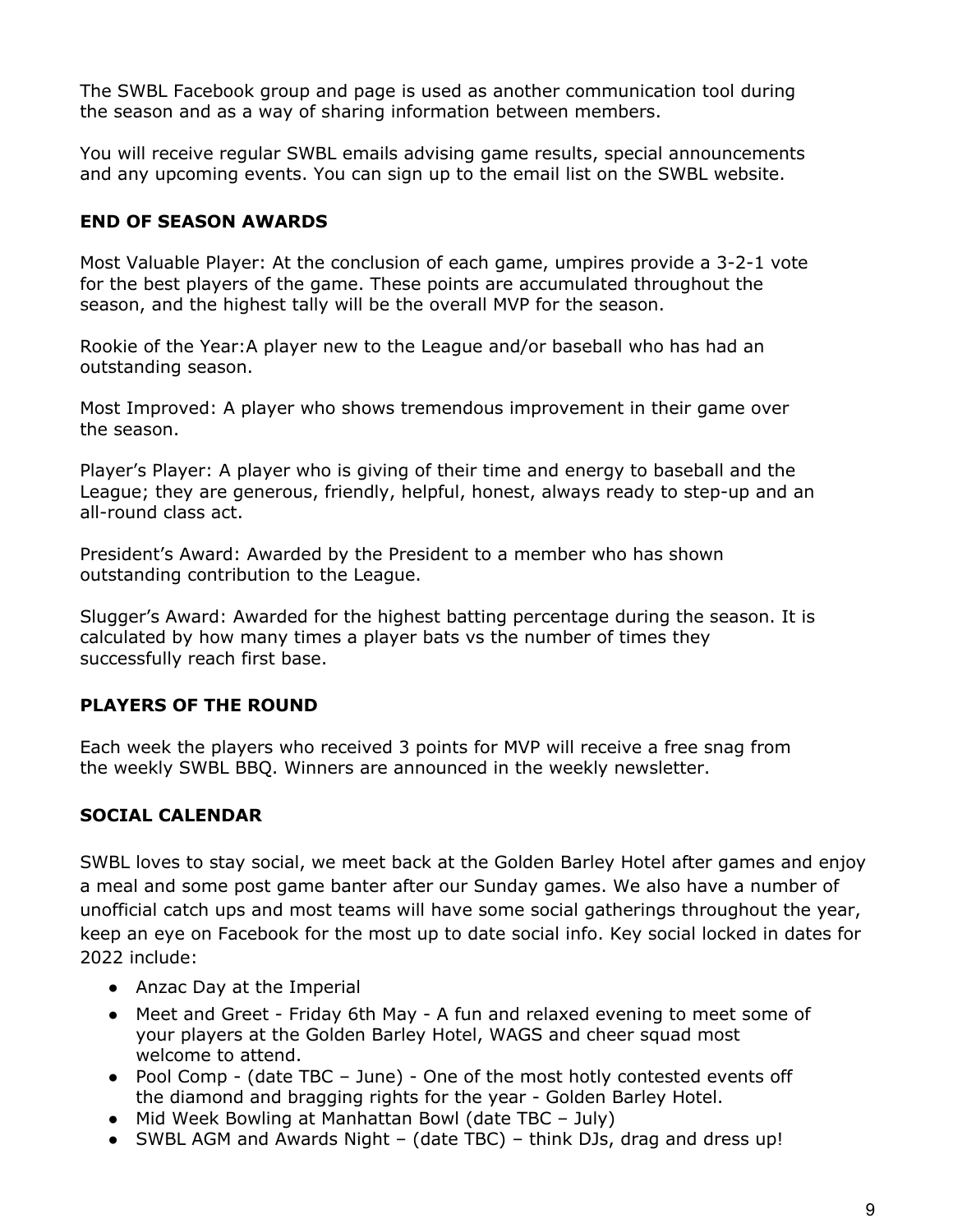# **CODE OF CONDUCT**

Sydney Women's Baseball League is committed to providing a safe and harmonious community for all its members.

When signing up, you agree to the following:

- I respect my coordinators, coaches, umpires and committee members. I appreciate that they're volunteers who give their time to the League so that we can all have fun on the day and at social events.
- I also respect my team members, other League members and spectators.
- I'll display good "sportspersonship" at all times, i.e. Fair play and goodwill. At the end of the day, it's a game, not a life and death situation.
- I'll be friendly, courteous and always hear what the other person has to say (even if I don't agree). I will always follow the appropriate channels should my team need to challenge decisions, i.e. via team captain, coach or coordinator and understand that I may not always get my way.
- I will never insult, criticise, verbally abuse or sexually harass any members or spectators.
- I will never resort to physical threats or actions in response to a situation. For example, no hat throwing, no bat flinging, no poking people in the chest or getting in their personal space. I acknowledge that any occurrence will be directed to the SWBL Committee and that the umpire has the authority to immediately eject me from the game.
- I'm happy to pitch in and help, and do my duties, when required. All with a smile on my face.
- I won't drink alcohol or take other substances before or during my game.
- I acknowledge that it's my team's responsibility to keep our spectators' behaviour under control, and that the plate umpire has the right to step in, if required.
- And finally, I'll be proud to be a SWBL member. And I'll have FUN doing it.

When a breach occurs, it must be reported to the SWBL Committee within 7 days. Please understand that the Committee reserves the right to remove any member of the League from the competition should a breach occur. (So it's in everyone's best interest to play nice, all the time).

# **PENALTY SYSTEM**

Each team must fulfil its duties by providing plate and base umpires, setting up and packing up the diamond, helping with the BBQ, and selling raffle tickets as per the duty roster. Failure to do so results in penalties, up to a maximum of 3 points per game day. One competition penalty point will be deducted per infringement.

Team coordinators are responsible for organising their team's commitments. In the event of a team forfeit, prearrange people to cover your team's responsibilities or you will be penalised.

If a team is to be penalised, the team coordinator will be advised of the penalty and the reason, as soon as possible. Should a team coordinator consider that a team has been unduly penalised, a protest may be submitted in writing to the President within 24 hours of the team coordinator being made aware of the failure to fulfil the duty.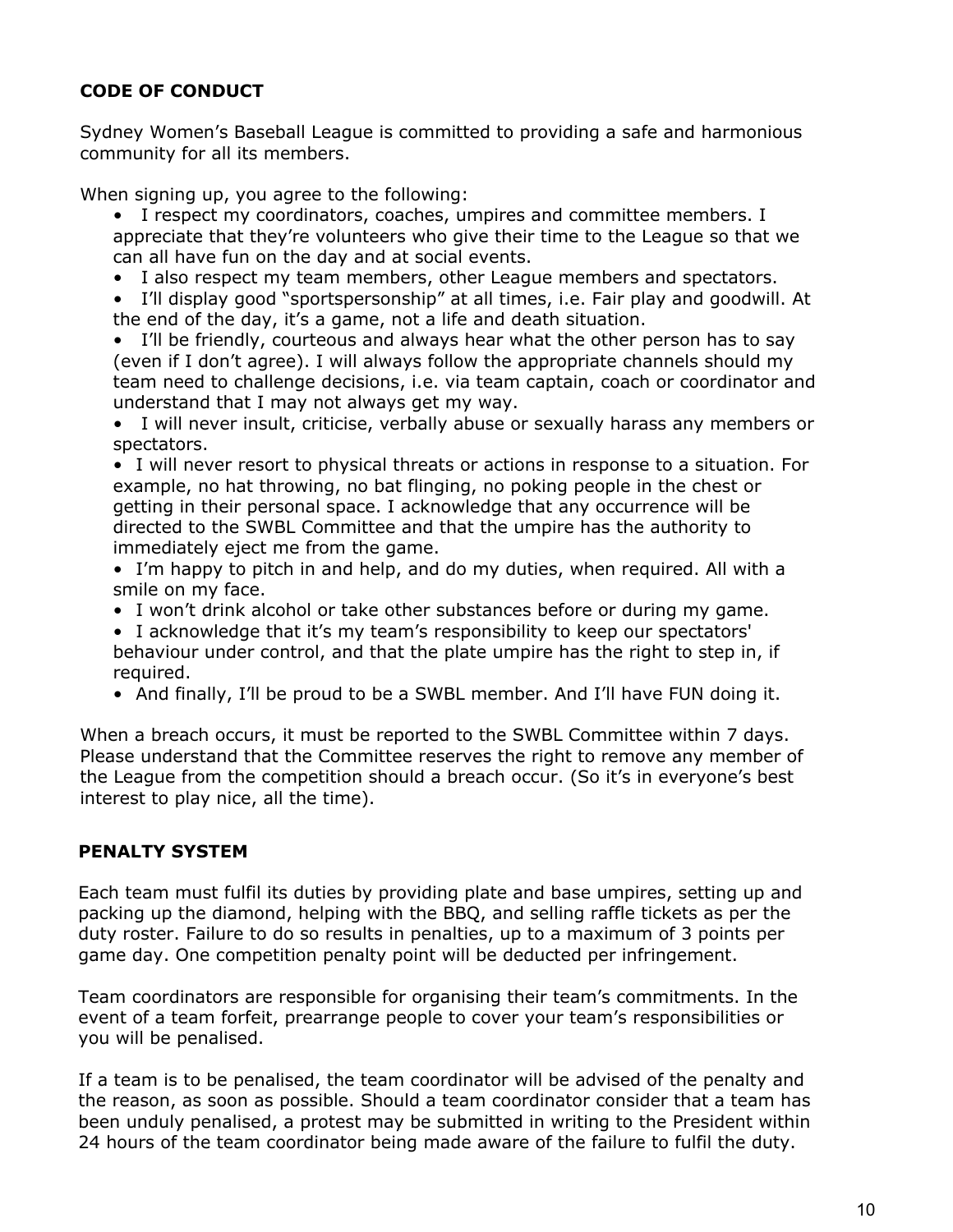# **INSURANCE**

It's important to stretch and warm up before each game as it will reduce the risk of injury.

At SWBL, we take your safety seriously. We encourage you to play safely on and off the field and in the event of serious injury on the field we have the standard sports club player insurance. Details about what to do in the case of injury are available on our website but, if you've been hurt, make sure that you complete an incident form (available at the BBQ) and let your coach/coordinator know straight away.

## **SOCIAL MEDIA GUIDELINES**

SWBL acknowledges the emergence of new technologies and encourages the responsible use of social media to promote SWBL and its participants, associated activities, partners and sponsors and to applaud achievements.

When using technology-based forums, SWBL members are expected to upkeep our policy of 'playing nice' and follow recommended guidelines including:

• Any posting on social media should endeavour to portray SWBL in a positive light.

• Communication should not offend, intimidate, humiliate or bully any member of the SWBL community and its associations. This includes our scorers, umpires and supporters.

• Communication must not be misleading, false or injure the reputation of members or others.

- Communication must not bring SWBL into disrepute.
- Members should not engage in negative or destructive discussions or postings.
- Abusive, harassing, discriminatory or offensive communication should not be posted.

• Members should refer to appropriate page use guidelines as specified on SWBL Facebook.

If you feel a post has been placed on social media which does not meet these guidelines or you feel is inappropriate, contact your coach, team coordinator or SWBL Committee member.

The SWBL Committee reserves the right to review material posted and remove any comments that are deemed inappropriate, offensive or otherwise contravene the spirit of 'playing nice'. Those who continue to post material that is deemed to fall outside of appropriate guidelines may have access to SWBL forums blocked.

# **HOW TO CHALLENGE AN UMPIRE'S CALL**

Like in any sport, it is unacceptable for players to argue with the umpire, and the umpire is to be respected at all times. If you disagree with an umpire's call, only your coach or captain can approach the umpire to question the ruling, before the next play. The umpire's judgment call is final.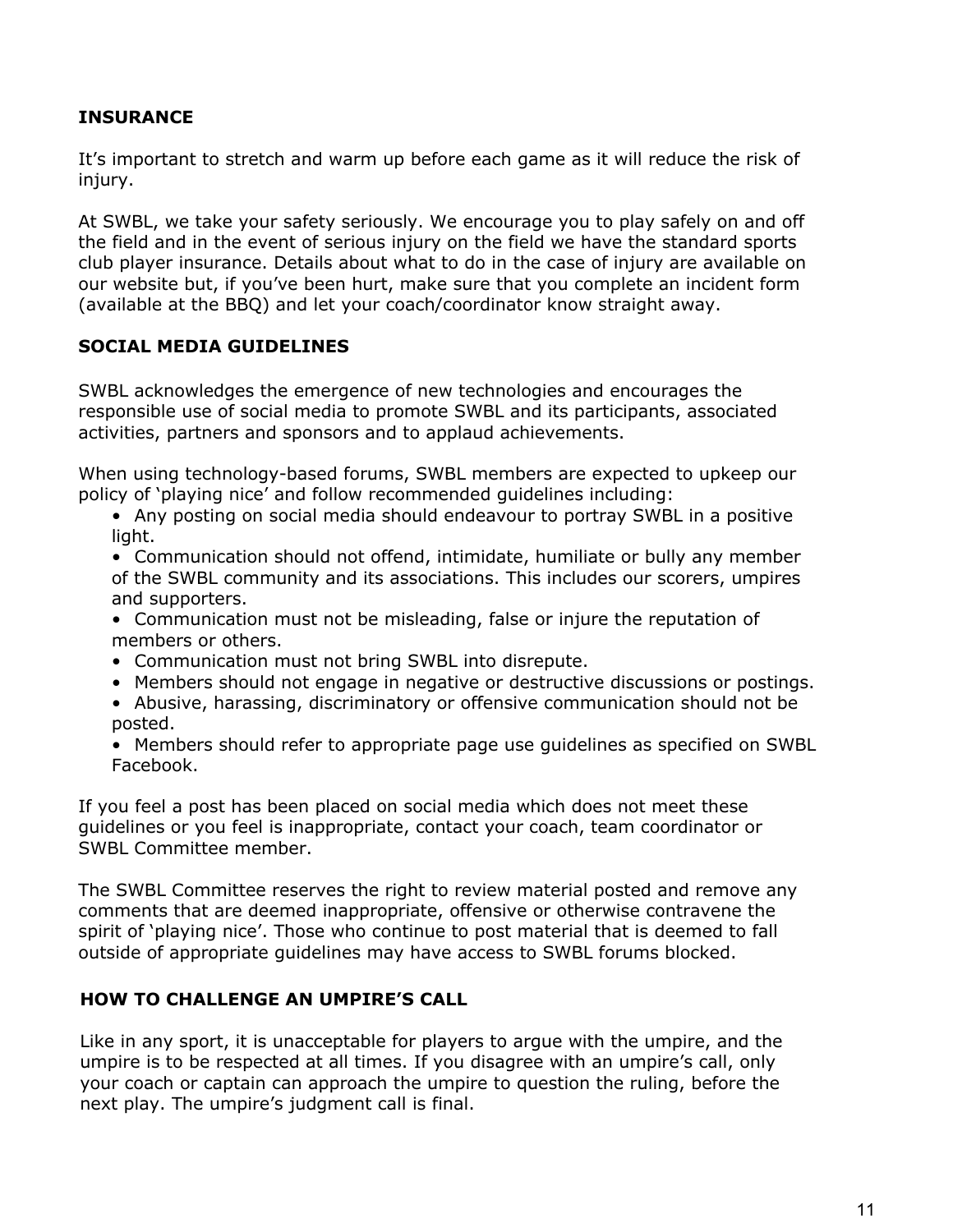## **PROTESTS & GRIEVANCE HANDLING**

A team can lodge a protest after the game via the Committee. Refer to the rules and process on the SWBL website.

All members have access to a formal mechanism for resolution of a baseball- related grievance. The emphasis on grievance handling is on resolution through mediation. For more information refer to the SWBL website.

## **BORROWING PLAYERS**

A team can borrow up to four players from another team when they are short players for the day (to a maximum of 9 players). These players must bat last in the line up. Teams are often short players, so if you want more game time, let your coach know and volunteer to be a 'floater' for the League and play on other teams when they need you!

# **TRAINING**

SWBL aims to provide various training sessions through the year to ensure that members have access to experienced coaches and trainers, are able to develop their skills, and ultimately stay safe on the field.

Training can be provided in plate umpiring, pitching, catching, sliding and base running. If you're keen, tell your coordinator. Further details about times and locations, etc., will be provided in the weekly newsletter.

# **COVID 19**

SWBL is committed to creating a covid-safe environment for our players, officials and spectators in line with NSW Government guidance.

We ask that everyone engage in social distancing practices of keeping 1.5m apart at all times including when queuing at the BBQ, while in the dugouts and while spectating. These are the measures that SWBL have put in place:

- Hand sanitiser will be provided at the BBQ and at each diamond for your use
- There should only be two people in the toilets at one time. Please queue outside and keep 1.5m apart.
- Wash/sanitise hands thoroughly and regularly particularly when using high touch items such as bats.

Anyone attending SWBL games or events must not attend if they feel unwell. Please check the NSW Government Website for current isolation, exposure and testing requirements: https://www.nsw.gov.au/covid-19/management. We seek the cooperation of all players in complying with the government requirements.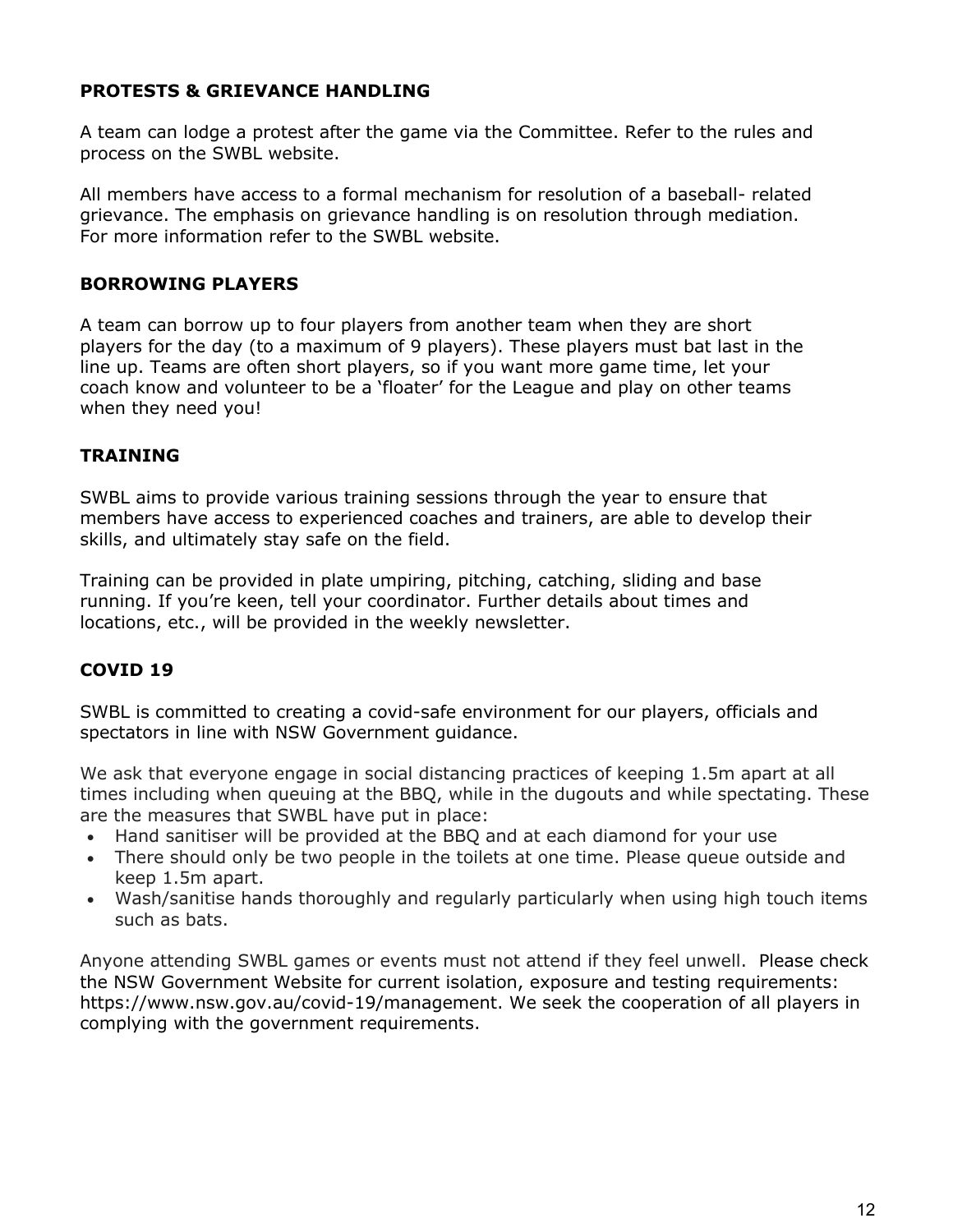## **RULE REMINDERS**

#### **How many players does a team need to take the field??**

For this year, we've adjusted the rules to allow teams to play if they have at least 5 registered players available to play from your own team list Teams can borrow up to 4 players from other teams, with a limit of 9 players on the day.

#### **Time & Game**

The top of innings should not commence after 80 minutes from the actual start of play.

At 90 minutes from the actual start of play (not the scheduled start of play),

- If the away team is batting, continue play until the change of innings.
- If the home team is batting and they are ahead, stop play immediately (even mid innings) and call time and game. Score stands.
- If the home team is batting and they are behind, continue until they score the winning run or three out or maximum time.

Maximum time is at 105 minutes from the scheduled start of play. If maximum time is reached, even if the score is tied, play stops and the score reverts to the previous even innings.

There are a few 'unspoken' rules in baseball. Here are some that SWBL adheres to:

- The seven run rule applies to each innings. This means you swap sides regardless of how many are out once seven runs have crossed the plate.
- If you are 7 runs or more ahead, you should not steal bases advance on batted balls only.
- Pitchers, runners and fielders should always apologise to the opposition player if hit by a pitched ball or after a collision.
- Do not lift your team by criticising the opposition.
- Never use the infield of the baseball diamond to warm up before the game.
- Keep your spectators under control, no heckling!